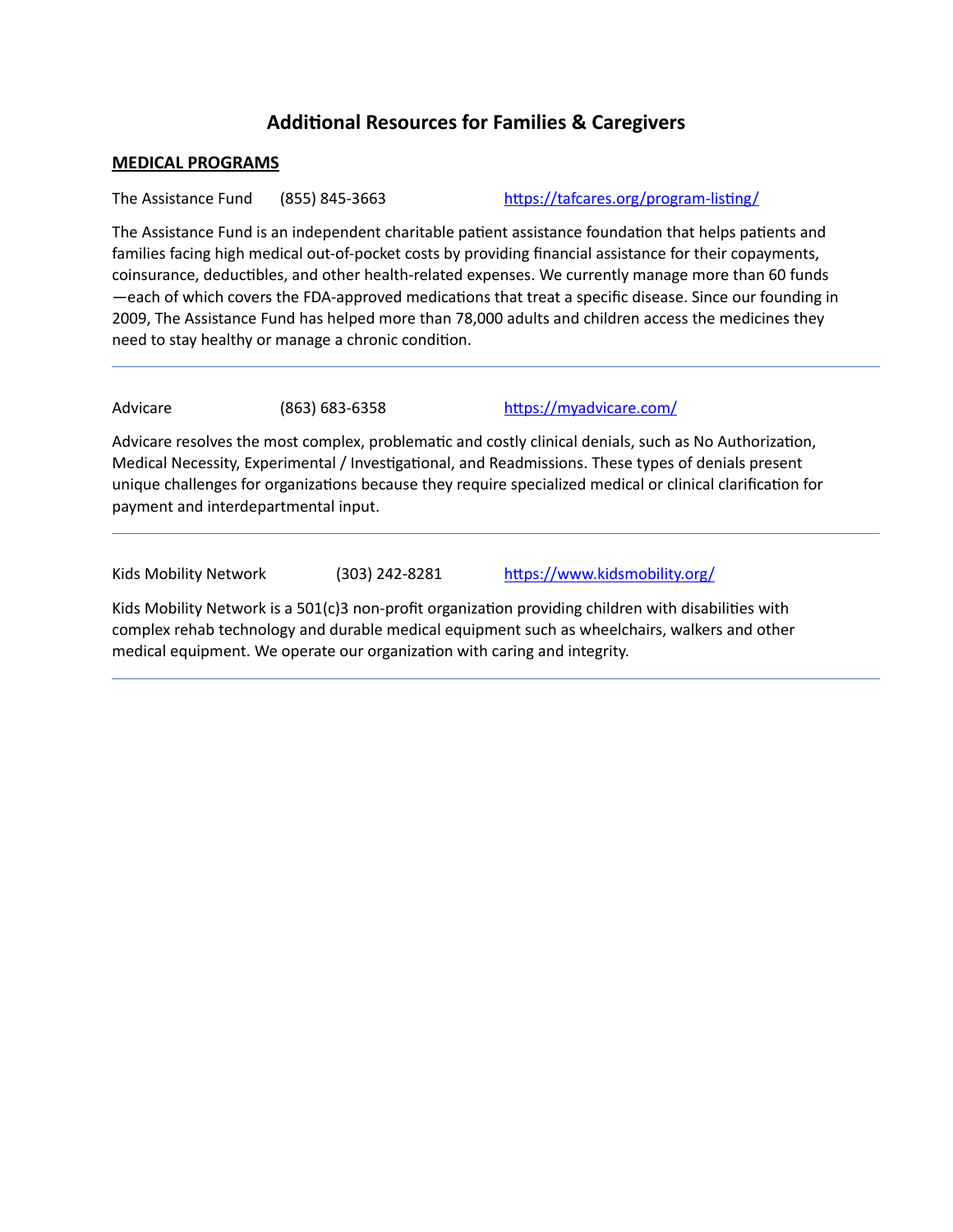## **FOOD PROGRAMS**

[St John'S Catholic Church](https://littlehercules.auntbertha.com/provider/st-john%252527s-catholic-church--encinitas-ca/5759204828119040?postal=92024) https://saintjohnencinitas.org/ministries/food-pantry/

Contact: Steve & Beth Toner (760) 753-6254

[1001 Encinitas Blvd, Encinitas, CA, 92024](https://www.google.com/maps/?q=1001+Encinitas+Blvd,+Encinitas,+CA+92024/) 

Our food pantry provides food to meet basic nutritional needs for individuals and families. Our clients are children, adults or senior citizens with limited or no income, who simply have fallen on hard times.

The Pantry is open on Monday mornings from 9:00 am until 1:00 pm, except for the week of the 3rd Tuesday of the month. On that week the Pantry is open on Tuesday from 12:30 pm until 2:00 pm. The Pantry is located in the trailer to the east of the Church parking lot.

Got Your Back San Diego https://www.gotyourbacksandiego.org/

(760) 575-4571

Ī

4061 Oceanside Blvd. Suite E, Oceanside, CA 92056

A weekend food assistance program developed specifically for children attending San Diego County schools who have been identified as homeless and/or food insecure. Every week we deliver backpacks full of food to local Tri-City schools. Each backpack contains 2 breakfasts, 2 lunches, 2 dinners, and a few healthy snacks, enough food to sustain a child throughout the weekend. On Friday afternoons, school representatives (liaisons) distribute the full backpacks to children in need and collect the empty backpacks from the prior week. Also included in each backpack is an interactive homework assignment to teach kids about food and making healthy food choices.

[Lutheran Social Services of Southern California](https://littlehercules.auntbertha.com/provider/lutheran-social-services-of-southern-california--chula-vista-ca/5140258385821696?postal=92020) https://www.lsssc.org/location/san-diego-county/

St. Mark's Lutheran Church, Food Pantry Project Hand Contact: Johnny Viloria (619) 425-4061 580 Hilltop Dr., Chula Vista, CA 91910

We offer a range of opportunities for seniors, youth and those in need of emergency services. We operate the Cathy Hopper Clairemont Friendship Center, Senior Companion Program, two TRIO student education programs, an emergency food pantry and Caring Neighbors. Our services are valuable for both our clients and volunteers. Our food pantry serves everyone from low income families, single parents, senior citizens, unemployed individuals, disabled veterans, working poor, and anyone else that comes to the pantry.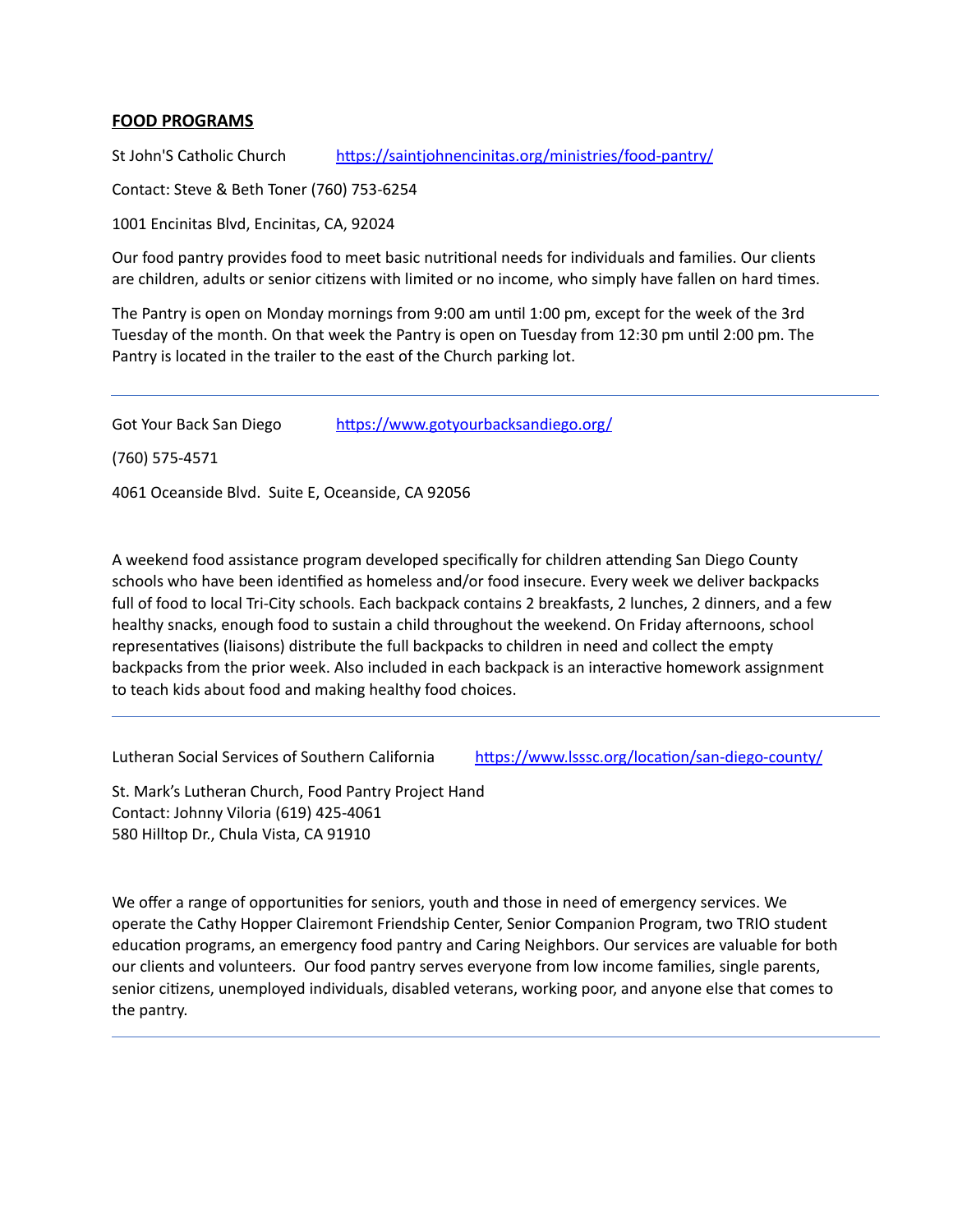[South Bay Community Services \(SBCS\)](https://littlehercules.auntbertha.com/provider/south-bay-community-services-%252528sbcs%252529--chula-vista-ca/6656286181556224?postal=92020) Food Assistance and Distribution Program

In partnership with community members, faith-based partners, Smart Food Foundation and San Diego [Food Bank,](https://sandiegofoodbank.org/) SBCS offers healthy food distribution and hot meals on a weekly base throughout South County San Diego. Food Assistance and Distribution Program offers healthy food distribution and warm meals on a weekly basis to families. Cal-Fresh food stamp sign-up and education on nutrition is also available on site.

3rd Tuesday  $| 3 - 6$  p.m.

- National City Middle School 1701 D Ave., National City CA 91950
- Castle Park Middle School 160 Quintard St, Chula Vista, CA 91910
- Mar Vista Academy\* 1267 Thermal Ave, San Diego, CA 92154
- Montgomery Middle School 1051 Picador Blvd, San Diego, CA 92154
- \* Not available at Mar Vista Academy during school breaks

2nd Wednesday  $| 3 - 5$  p.m.

• South Bay Community Services – 707 F St., Chula Vista, CA 91910

1st & 3rd Thursday | 8:30 – 9:30 a.m.

• Castle Park Elementary – 25 Emerson St., Chula Vista, CA 91911

Community Christian Service Agency https://www.ccsasandiego.org/services/food

(858) 274-2273

Ī

Ī

4167 Rappahannock Avenue, San Diego, CA 92117

Community Christian Service Agency (CCSA) offers Emergency Services on a walk-in basis for those in need of assistance in our community. Services include: emergency food, transportation for medical needs, and clothing. The Clairemont Service Center has two food programs. Families and individuals who need emergency food may receive a supply of food for 2-3 days for their family. This service is available to all residents of San Diego County, and they may request food up to 6 times a year. In addition, they will receive referrals to other services and sources of food for their family. In addition, the Clairemont Service Center distributes government commodities on the fourth Thursday of the month to families in a specific geographic area near the agency.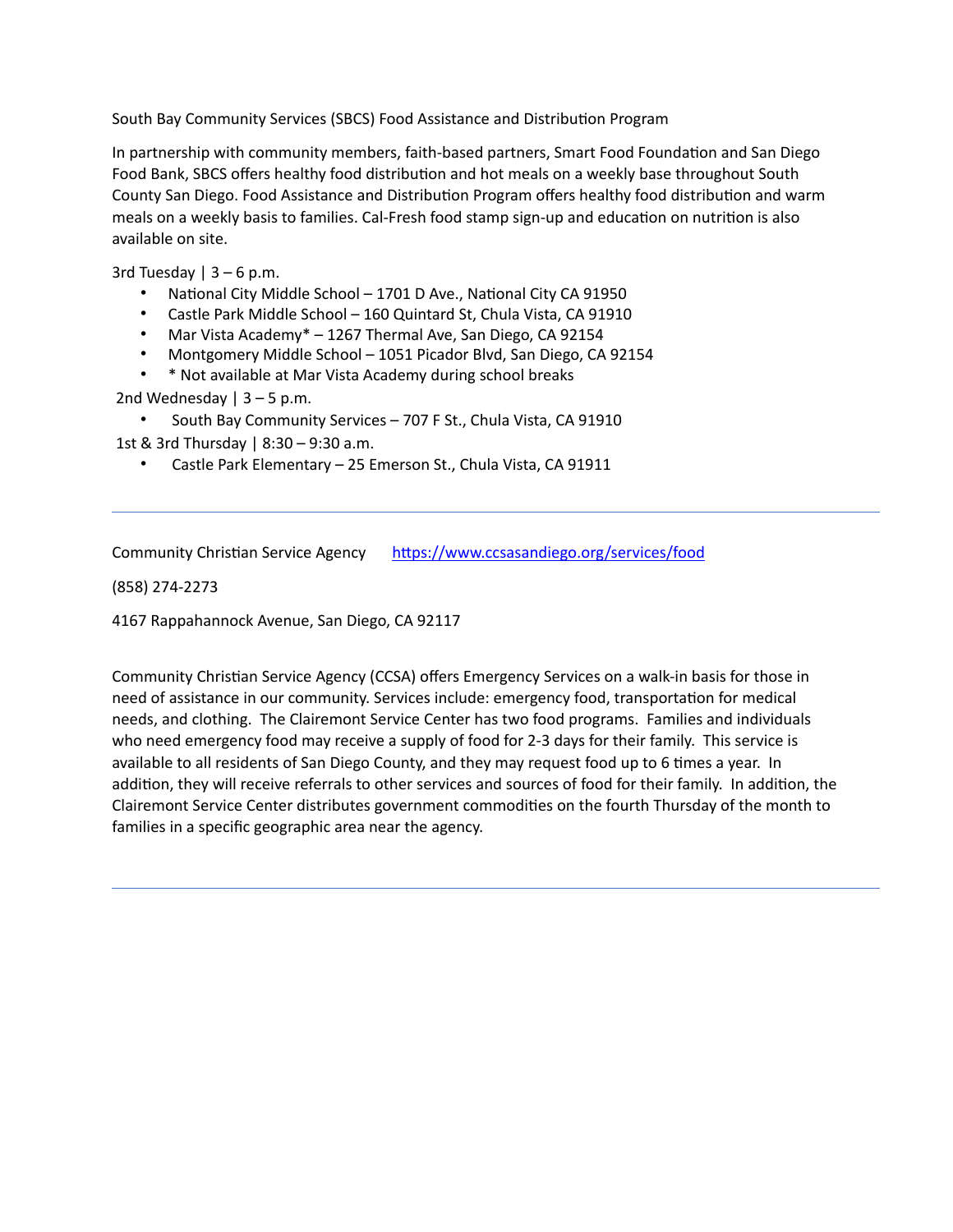Riverside University Health System - Public Health http://www.ruhealth.org/en-us/public-health

WIC Farmer's Market Nutrition Program

Ī

41952 6th Street, Temecula, CA, 92590

The WIC Farmers' Market Nutrition Program (FMNP) is associated with the Special Supplemental Nutrition Program for Women, Infants and Children (WIC). The FMNP provides coupons for fresh, unprepared, locally grown fruits, vegetables and herbs to individuals certified to receive WIC program benefits. FMNP coupons can be redeemed to buy eligible foods from farmers, farmers' markets or roadside stands that have been approved by the State agency to accept FMNP coupons.

We provide: - Fresh fruits, vegetables, herbs All markets accept WIC and Senior Farmers Market Nutrition Program Checks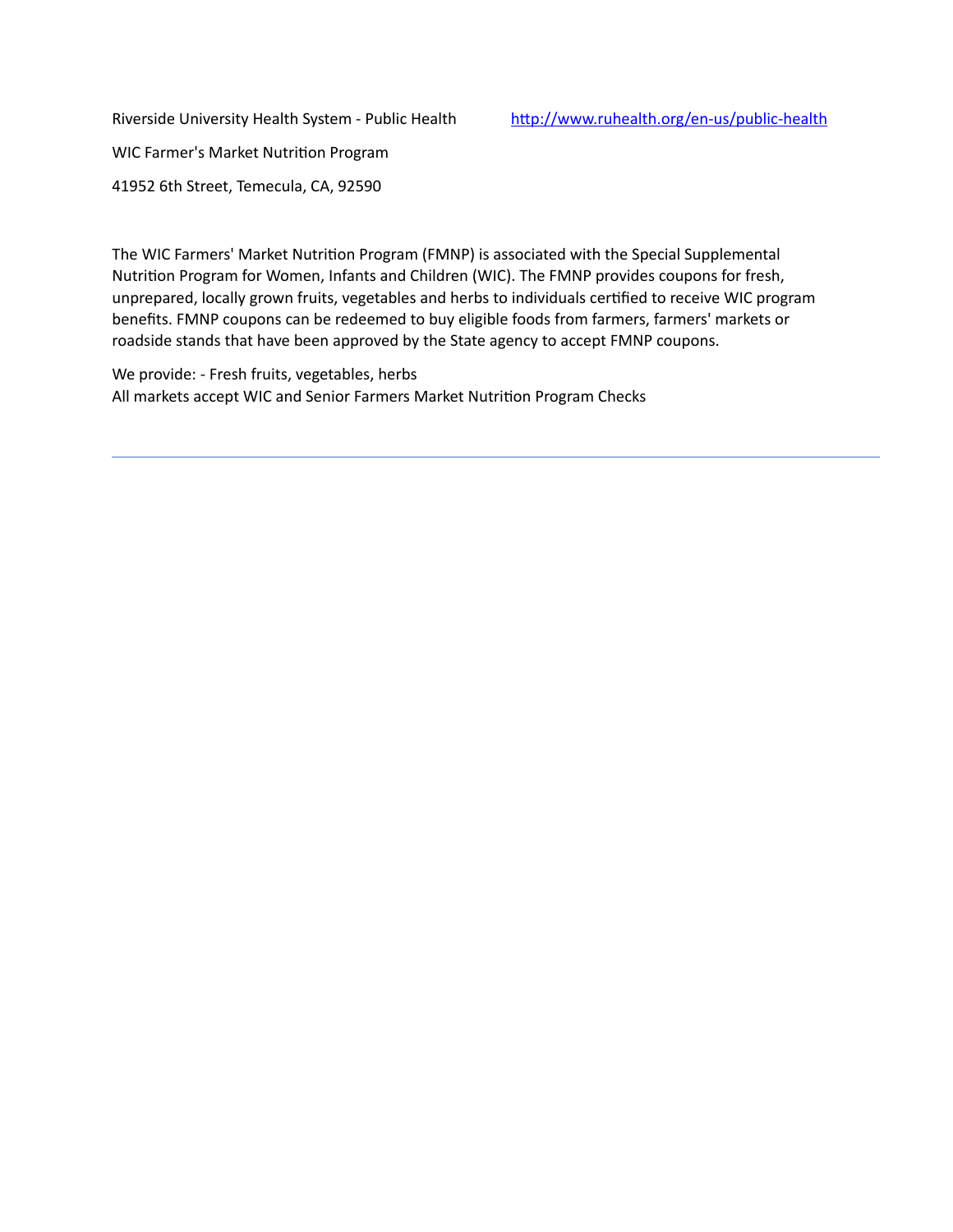## **TRANSPERTATION**

[Community Resource Center \(CRC\)](https://littlehercules.auntbertha.com/provider/community-resource-center-%252528crc%252529--encinitas-ca/5917464806293504?postal=92024) https://crcncc.org/transportation-services/

Eligible participants are provided with support through the means of gas cards and/or bus and coaster passes, enabling them to get the vital transportation necessary to gaining employment and accessing other critical services.

## **Carlsbad:**

1055 Carlsbad Village Drive Phone: (760) 729-5209 Winter Hours: Tue & Sat: 10:00 AM – 6 PM; Sun/Mon/Wed/Thu/Fri: 10:00 AM – 5:30 PM

## **Encinitas:**

1331 Encinitas Blvd Phone: (760) 753-8222 Winter Hours: 10:00 AM-6:00 PM Daily

#### **San Marcos:**

Ī

210 S. Rancho Santa Fe Rd. Phone: (760) 734-3872 Winter Hours: 9:30 AM – 5:00 PM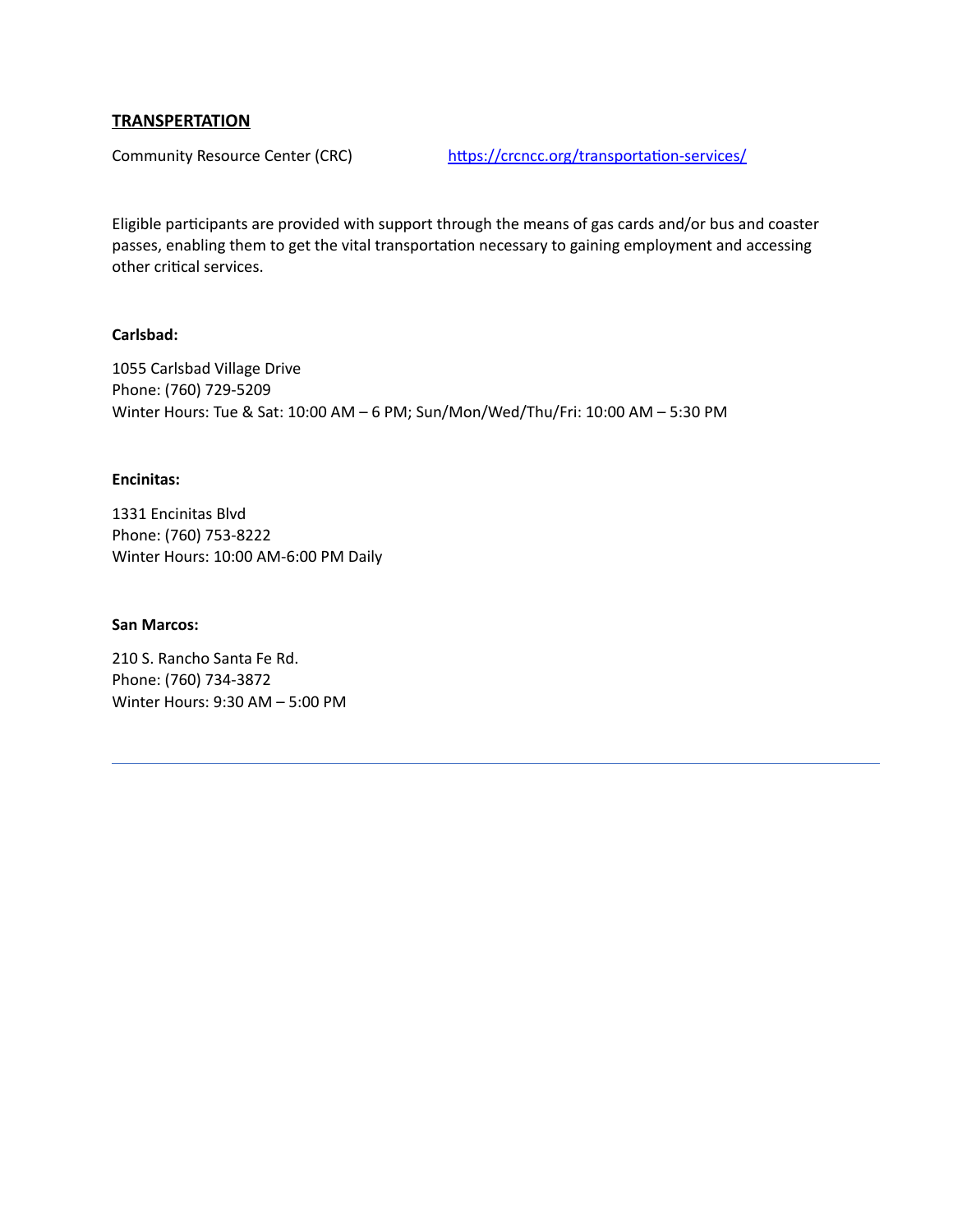## **TAX FILING ASSISTANCE**

[South Bay Community Services \(SBCS\)](https://littlehercules.auntbertha.com/provider/south-bay-community-services-%252528sbcs%252529--chula-vista-ca/6656286181556224?postal=92020) https://southbaycommunityservices.org/tax-services/

### [FREE TAX PREPARATION](https://southbaycommunityservices.org/tax-services/)

Begins February 4, 2020, to April 10, 2020. Available for low to moderate income residents (annual income of \$51,000 or below)

You may be entitled to a refund on your taxes. By claiming the Earned Income Tax Credit (EITC), the Child Tax Credit and other important credits, you may receive a refund to help in your financial security. SBCS's Earned Income Tax Credit (EITC) is a program of the Community Action Partnership (CAP) in partnership with County of San Diego, United Way of San Diego and the Internal Revenue Service.

### **South County Career Center**

1111 Bay Blvd., Chula Vista CA 91911

When: February 4 – April 9, 2020 on Tuesday, and Thursday between 10 a.m. to 2 p.m.

#### **Southwestern College**

900 Otay Lakes Road – Lot B; Room 203 (parking fee)

When: February 7 to April 10, 2020 on Fridays between 10 a.m. to 3 p.m.

#### **What to bring:**

- Proof of identification
- Social Security cards for you, your spouse and dependents and/or a Social Security number verification letter issued by the Social Security Administration. No exceptions.
- Wage and earning statement (s) FormW-2, W-2G, 1099-R, from all employers.
- Birth dates for you, your spouse and dependents on the tax return.
- Bank routing numbers and account numbers for direct deposit.
- Interest and dividend statements from banks (Forms 1099).
- A copy of last year's federal and state returns if available.
- Total paid for daycare provider and the daycare provider's tax identifying number (the provider's Social Security number or the provider's business Employer Identification Number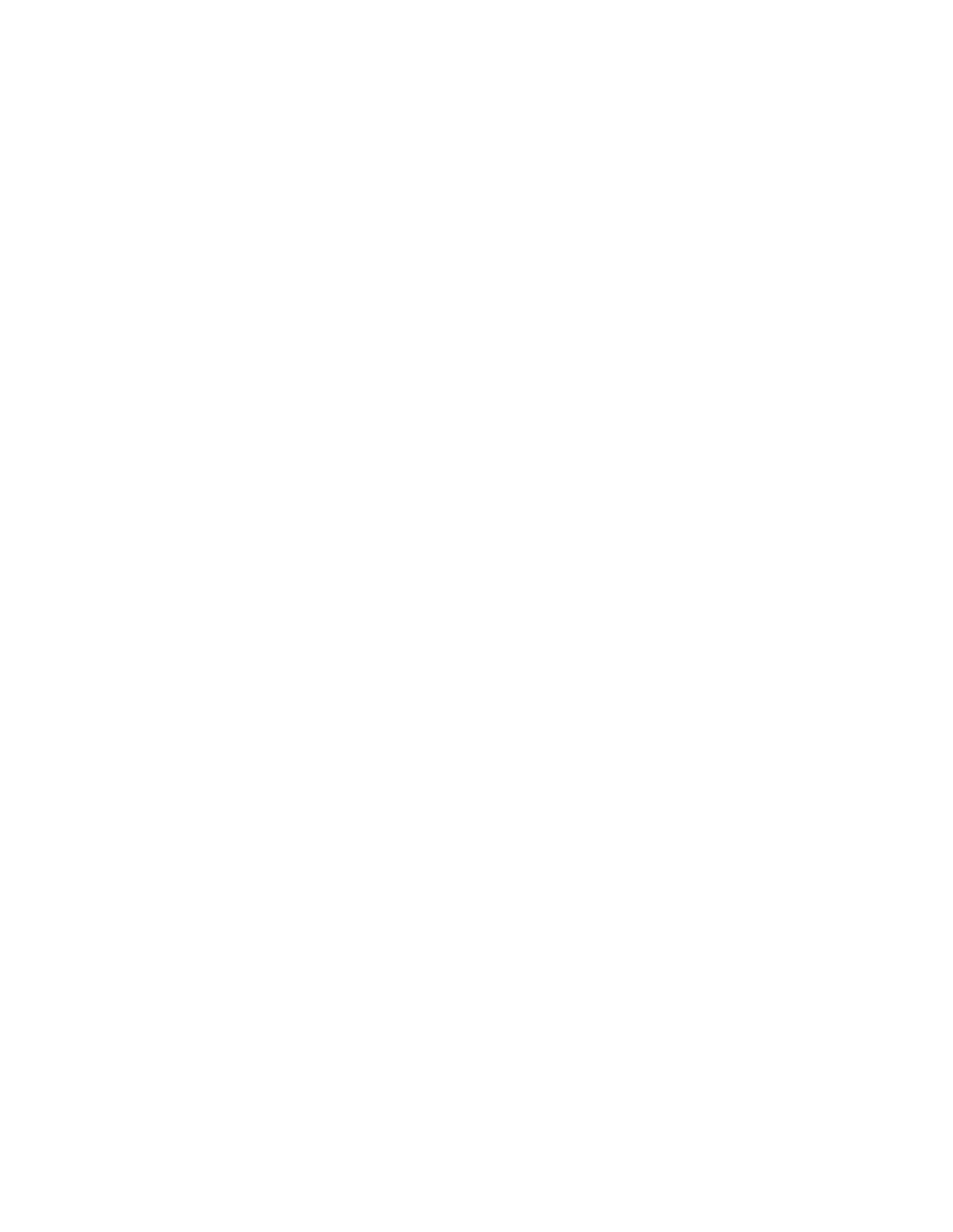#### **OTHER RESOURCE ORGANIZATIONS**

### San Diego Brain Tumor Foundation **https://www.sdbtf.org/**

Contact: Asha Parker, Patient Advocate (619) 515-9908

852 Fifh Avenue, Suite 215, San Diego, CA 92101

This is a safe place to come and share your story and find comfort in knowing you are not alone. The San Diego Brain Tumor Foundation assist with financial grants for everyday expenses. Often when a person becomes sick, they themselves and sometimes their caretakers are unable to work. This means they do not have their typical income to cover monthly expenses. This can cause a hardship on the patient as well as the family. The San Diego Brain Tumor Foundation is here to assist with daily expenses to help ease the stress of the financial responsibilities. In many cases we are able to help with the following: Rent/Mortgage payments, Utility Bills, Insurance Co-Pays, Prescriptions, Groceries, Gas Cards, Car repairs, and Meal Services.

Ī

**Kids Cures Foundation https://www.kidscures.org/** 

906 Beaumont Ave. Beaumont, CA 92223 [info@kidscures.org](mailto:info@kidscures.org)  (951) 769-8700

Here at the Kids Cures Foundation we have many programs and services to help children and families in our communities. With our various programs and services, we are able to provide families with support and love during their most difficult times. Our programs vary from Cure Hunger Now, to our Comfort Build-a-Bag's for Children in the hospital. Together our Volunteers make it happen!

Mission Statement: "Our goal is to provide Health, Wellness, and Nutrition for Children and their families in our communities."

**Salvation Army Murrieta Corps https://murrieta.salvationarmy.org/** 

(951) 319-4137

Ī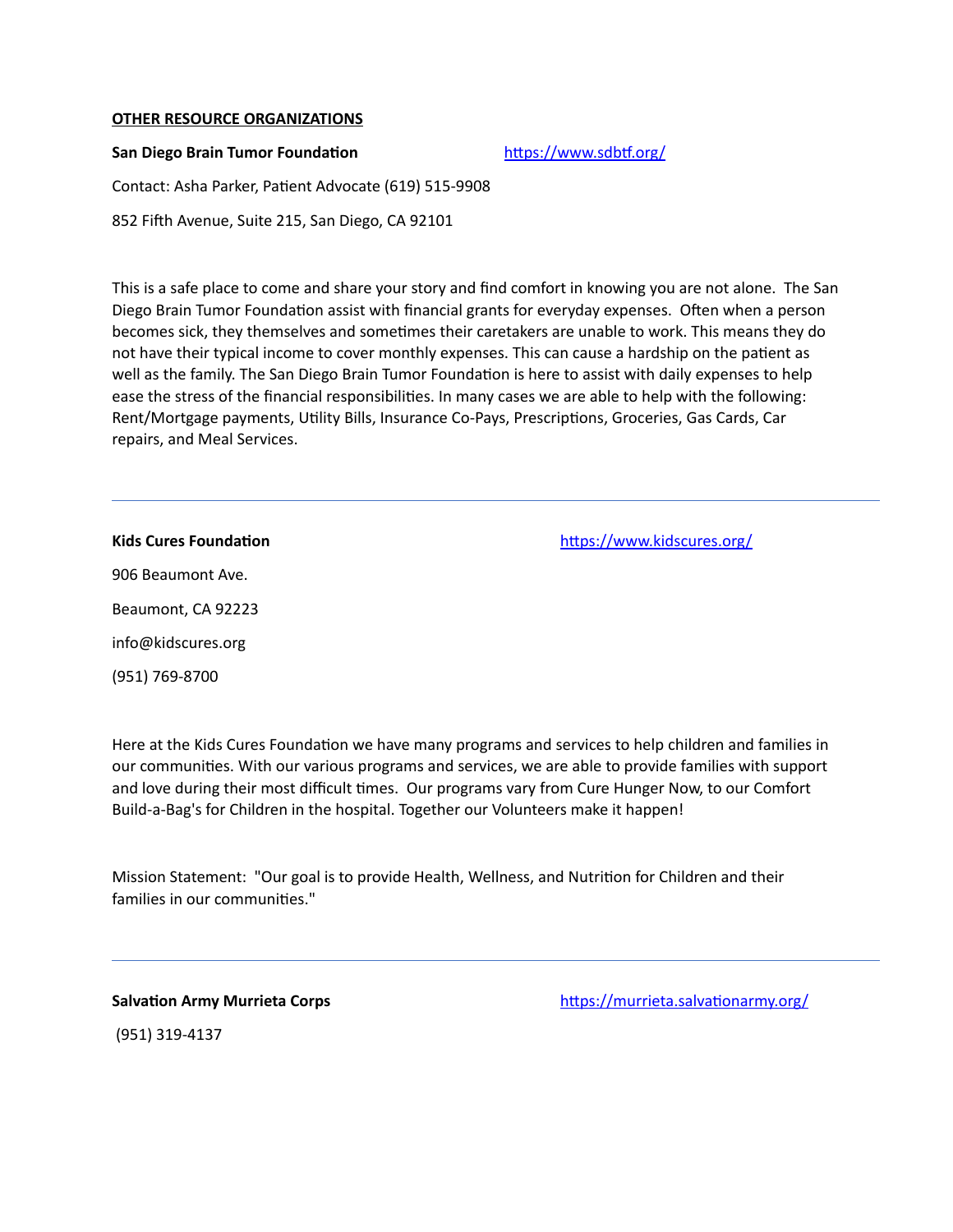### *Food Pantries*

By offering access to free, fresh produce and canned goods, we provide valuable meal supplementation while helping those in need maintain their independence and dignity.

#### *Meal Programs*

From sit-down meals that provide nutritious food and valuable human interaction, to mobile meals that deliver much-needed sustenance to those who cannot reach a food distribution center, we ensure that the most vulnerable members of society do not go hungry.

#### *Meal Assistance*

Many families and individuals facing poverty often must make the painful choice heating and eating that is, they must decide whether they'll pay their bills or pay for food. Without sufficient funds, many are forced to go without a warm, nutritious meal in order to keep a roof over their head.

#### *Shelter*

Housing insecurity and prolonged poverty are strongly linked, and that's why we work to provide short and long-term housing assistance to displaced families and individuals. The Salvation Army offers many programs that offer refuge to struggling men, women, children and families? from overnight and emergency shelters for those finding themselves homeless for the first time to transitional living centers that help rebuild lives.

#### *Bill Pay Assistance*

We help struggling families and individuals avoid falling into the cycle of crisis by supplementing their income with utility, rent and other vital payments. This assistance often becomes the difference between shelter and eviction, between maintaining honest work and selling drugs or services for money, and between keeping kids in one place and moving them out of their home and onto the streets.

#### *Employment Assistance*

Ī

As part of our comprehensive approach to helping families and individuals overcome poverty, we offer educational resources, career coaching and job placement opportunities to assist those in need secure stable and gainful employment.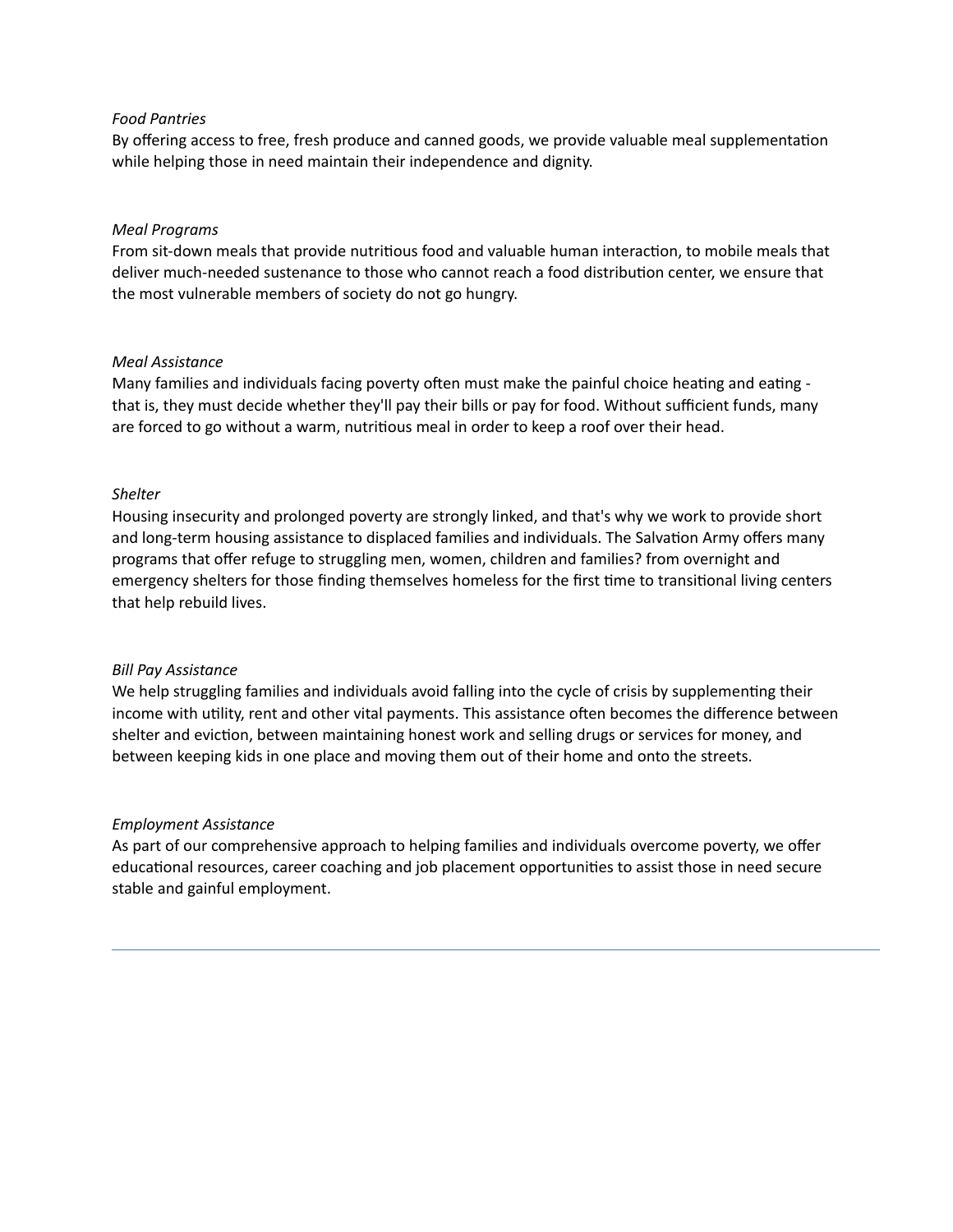1887 Business Center Drive South San Bernardino, CA, 92408

(909) 381-3002

Sahaba Initiative's philosophy is to empower and sustain families in the American diaspora with programs that address mental health issues, poverty, hunger while also focusing on creating a narrative and culture of service. We aspire to build a legacy for the future that's rooted in supporting one another and bringing people together of all backgrounds to empower and serve the most vulnerable. Main Services: emergency financial assistance to pay internet or phone, utilities, housing, healthcare, food, and gas.

Our Vision: Sahaba Initiative will be, God willing, a Southern California Muslim nonprofit leader in providing services to low-income families

Our Mission: Sahaba Initiative, a 501(c)3, nurtures healthy families in the Inland Empire by collaborating for social change, promoting healing, and providing direct services.

**Children's Fund**  348 W. Hospitality Lane, Suite #110 San Bernardino, CA 92408 (909) 379-0000

Ī

Children's Fund works with social workers and case managers to provide emergency assistance to vulnerable children providing items and care they would not otherwise receive, such as: food, clothing, transportation, healthcare, and financial assistance.

**Jewish Family Services** https://jfssd.org/our-services/

Community Services Building 8804 & 8788 Balboa Avenue San Diego, CA 92123 (858) 637-3210